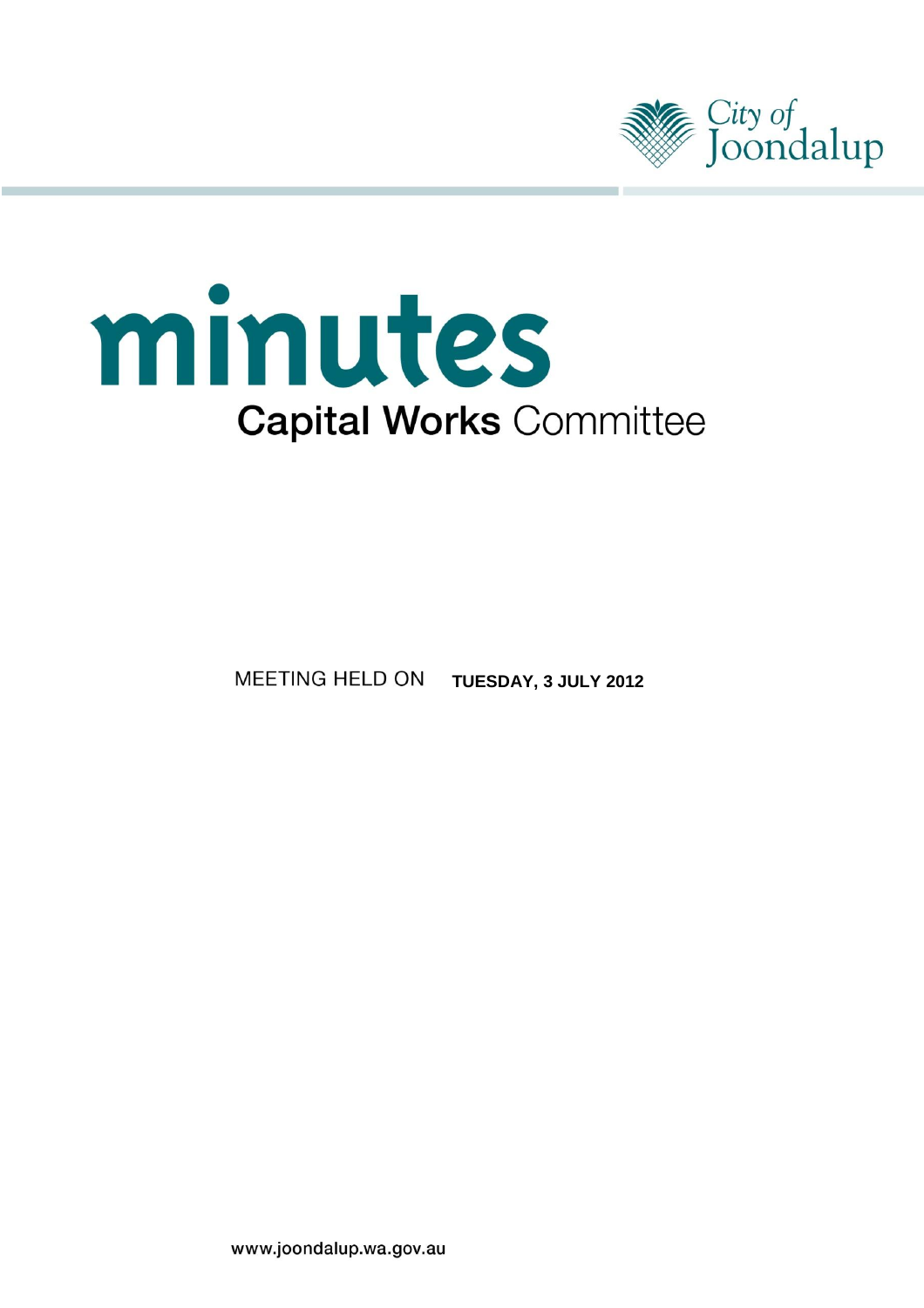# **TABLE OF CONTENTS**

| Item No | Title                                                                          | Page No |
|---------|--------------------------------------------------------------------------------|---------|
|         | <b>Declaration of Opening</b>                                                  | 3       |
|         | Apologies/Leave of absence                                                     | 3       |
|         | <b>Confirmation of Minutes</b>                                                 | 4       |
|         | Announcements by the Presiding Person without discussion                       | 4       |
|         | <b>Declarations of Interest</b>                                                | 4       |
|         | Identification of matters for which the meeting may sit behind<br>closed doors | 4       |
| Item 1  | <b>Petitions and Deputations</b>                                               | 4       |
|         | <b>Reports</b>                                                                 | 5       |
|         | Update on Capital Works Program for 2011/12 Financial Year -<br>[102496]       | 5       |
|         | Motions of which previous notice has been given                                | 8       |
|         | <b>Requests for Reports for future consideration</b>                           | 8       |
|         | <b>Closure</b>                                                                 | 8       |
|         |                                                                                |         |

#### **Note:**

**Clause 77 of the City's Standing Orders Local Law 2005 states:**

*"Unless otherwise provided in this local law, the provisions of this local law shall apply to meetings of committees with the exception of:* 

- *(a) clause 29 (Members seating;) and*
- *(b) clause 54 (Limitation on members speaking.)"*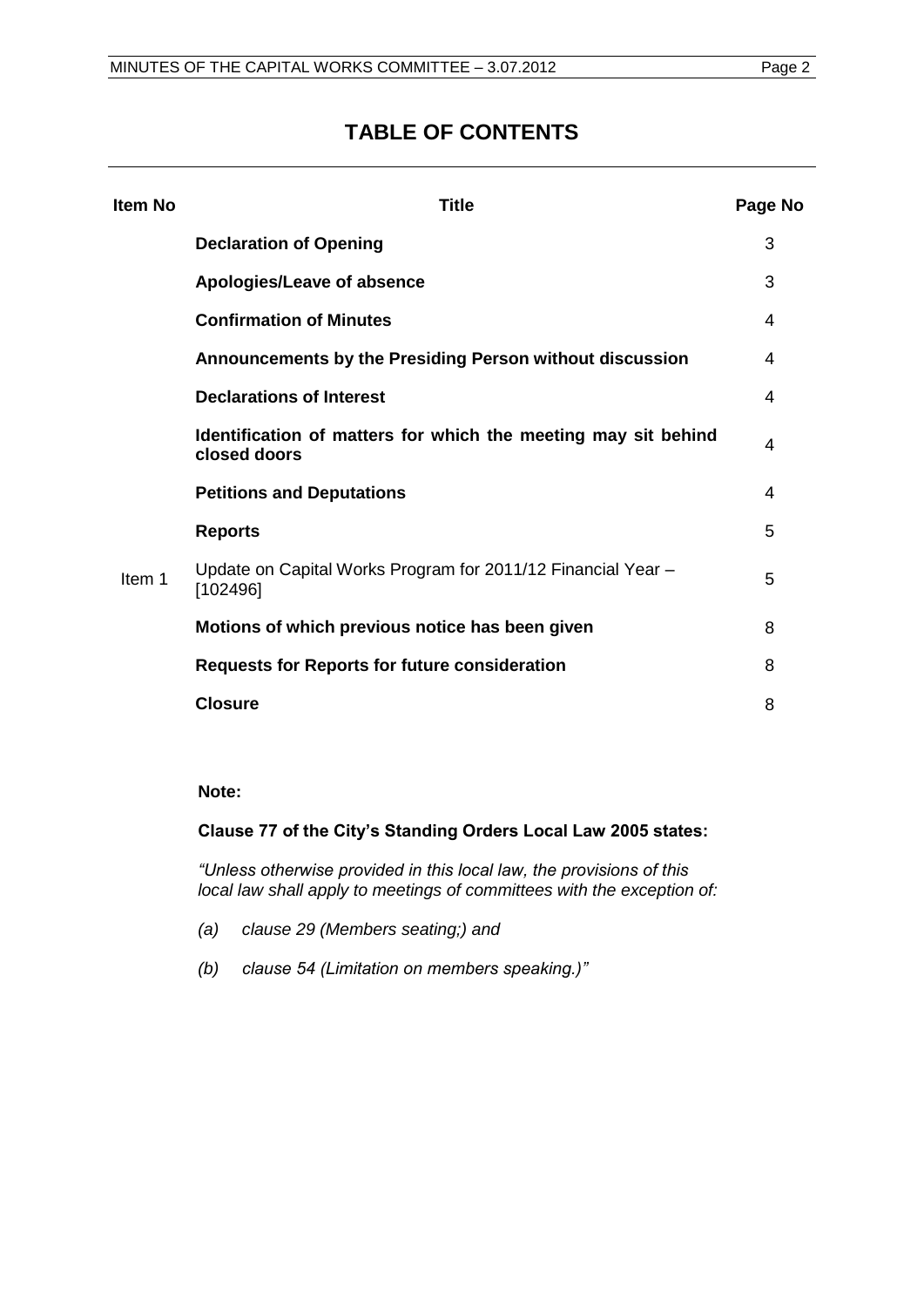# **CITY OF JOONDALUP**

**MINUTES OF THE CAPITAL WORKS COMMITTEE MEETING HELD IN CONFERENCE ROOM 2, JOONDALUP CIVIC CENTRE, BOAS AVENUE, JOONDALUP ON TUESDAY, 3 JULY 2012.**

# **ATTENDANCE**

#### **Committee Members:**

Cr Tom McLean, JP Presiding Member Mayor Troy Pickard Cr Brian Corr Cr Christine Hamilton-Prime Cr Philippa Taylor *arrived at 5.56pm*

#### **Officers:**

Mrs Deborah Gouges Governance Officer

Mr Mike Tidy<br>
Mr Charlie Reynolds
Burness Acting Director Infrastructure Acting Director Infrastructure Services Mr Brad Sillence Manager Governance and Marketing Mr John Byrne Governance Coordinator

#### <span id="page-2-0"></span>**DECLARATION OF OPENING**

The Presiding Member declared the meeting open at 5.48pm.

# <span id="page-2-1"></span>**APOLOGIES/LEAVE OF ABSENCE**

#### **Apologies**

Cr Geoff Amphlett, JP.

#### **Leave of Absence previously approved**

Cr Liam Gobbert 12 July to 29 July 2012 inclusive.<br>Cr Russ Fishwick, JP 23 July to 28 July 2012 inclusive. 23 July to 28 July 2012 inclusive. Cr Kerry Hollywood 23 July to 29 July 2012 inclusive.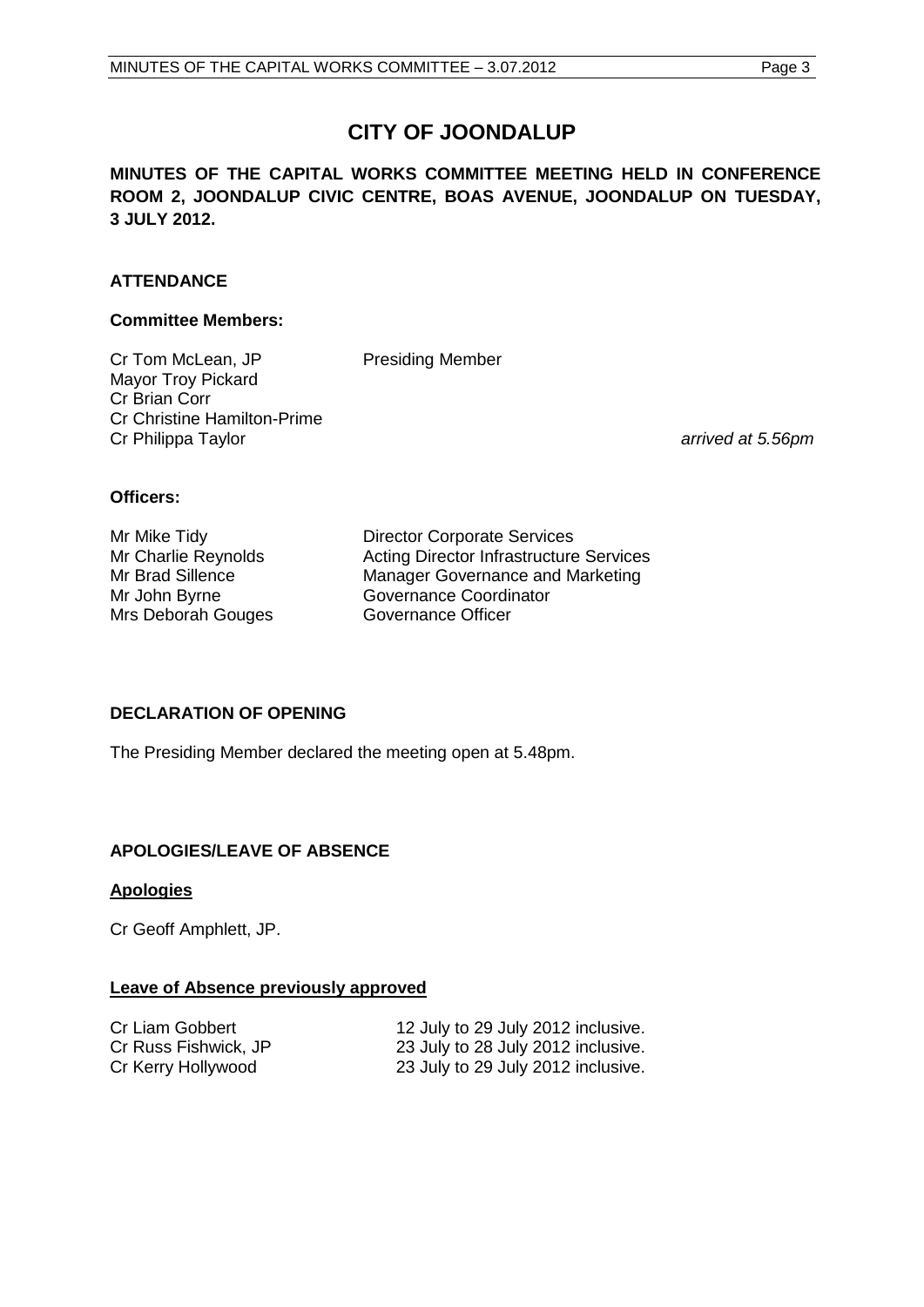## <span id="page-3-0"></span>**CONFIRMATION OF MINUTES**

#### MINUTES OF THE CAPITAL WORKS COMMITTEE HELD ON 12 JUNE 2012

**MOVED Cr Hamilton-Prime, SECONDED Cr Corr that the minutes of the meeting of the Capital Works Committee held on 12 June 2012 be confirmed as a true and correct record.**

#### The Motion was Put and **CARRIED** (4/0)

**In favour of the Motion:** Cr McLean, Mayor Pickard, Crs Corr and Hamilton-Prime.

#### <span id="page-3-1"></span>**ANNOUNCEMENTS BY THE PRESIDING PERSON WITHOUT DISCUSSION**

Nil.

# <span id="page-3-2"></span>**DECLARATIONS OF INTEREST**

Nil.

# <span id="page-3-3"></span>**IDENTIFICATION OF MATTERS FOR WHICH THE MEETING MAY SIT BEHIND CLOSED DOORS**

Nil.

#### <span id="page-3-4"></span>**PETITIONS AND DEPUTATIONS**

Nil.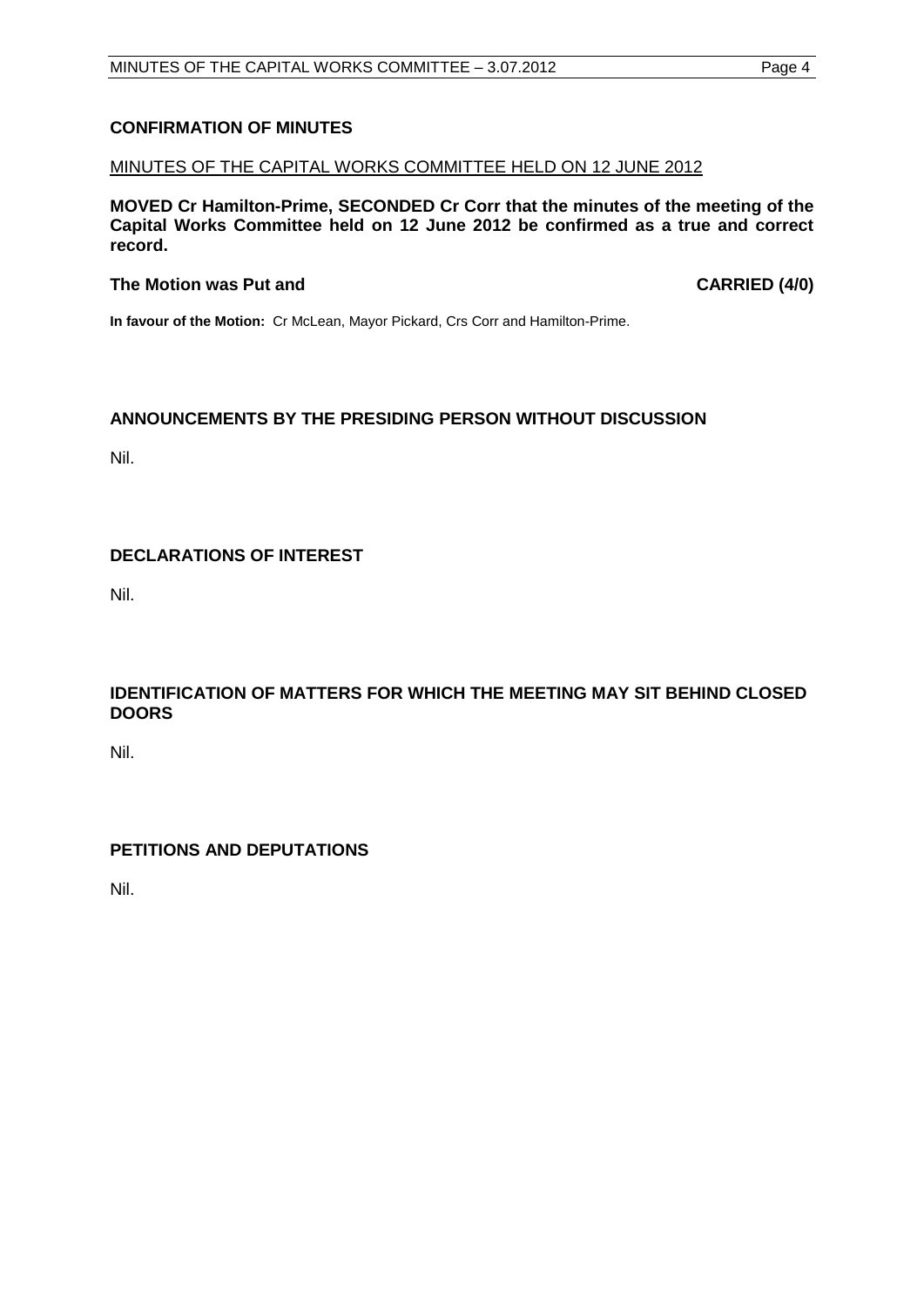### <span id="page-4-0"></span>**REPORTS**

*Cr Taylor arrived at the meeting at 5.56pm during discussion of Item 1.*

# <span id="page-4-1"></span>**ITEM 1 UPDATE ON CAPITAL WORKS PROGRAM FOR 2011/12 FINANCIAL YEAR**

| <b>WARD:</b>                           | All                                                   |                                      |
|----------------------------------------|-------------------------------------------------------|--------------------------------------|
| <b>RESPONSIBLE</b><br><b>DIRECTOR:</b> | Mr Charlie Reynolds<br><b>Infrastructure Services</b> |                                      |
| <b>FILE NUMBER:</b>                    | 102496, 101515                                        |                                      |
| <b>ATTACHMENTS:</b>                    | Attachment 1                                          | Capital Works Project Report 2011/12 |

#### **PURPOSE**

The purpose of this report is to provide the Capital Works Committee with an update on capital work activities for the 2011/12 financial year.

#### **EXECUTIVE SUMMARY**

The Capital Works Project Report for the 2011/12 financial year, as at 26 June 2012, is attached.

*It is recommended that the Capital Works Committee NOTES the report on the Capital Works Projects for 2011/12 forming Attachment 1 to this Report.*

#### **BACKGROUND**

At its meeting on 15 May 2012 (CJ094-05/12 refers), Council resolved inter alia to establish a Capital Works Committee to:

- Oversee the monthly progress of the City's annual Capital Works Program and review of the City's Five Year Capital Works Program;
- Oversee the long term planning of major capital works projects not being the role of a Council Committee established for such purposes; and
- Consider recommendations to modify the City's Capital Works.

# **DETAILS**

The Capital Works Project Report for the 2011/12 financial year, as at 26 June 2012, is attached at Attachment 1.

#### **Issues and options considered:**

Not Applicable.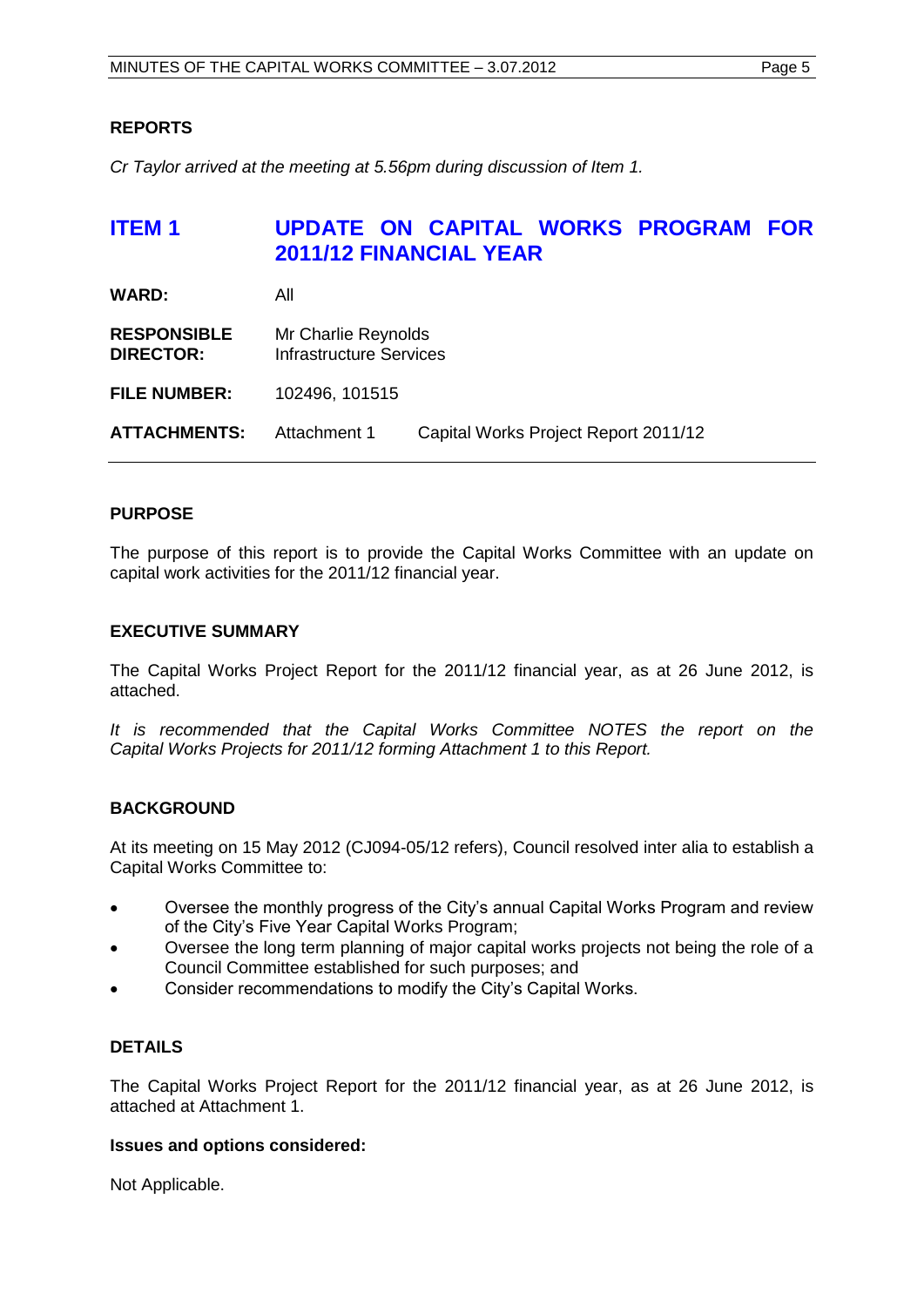## **Legislation/Strategic Plan/Policy Implications**

**Legislation** Subdivision 2 of Division 2 of Part 5 of the *Local Government Act 1995. City of Joondalup Standing Orders Local Law 2005.*

A Committee cannot make decisions, on behalf of the Council, that require an absolute majority decision (Section 5.17 of the *Local Government Act 1995)*, in which case, and in accordance with Section 6.8 of the *Local Government Act 1995,* includes approving expenditure not included in the City's Annual Budget. The Capital Works Committee could only recommend to the Council to approve or modify capital works projects.

#### **Strategic Plan**

**Key Focus Area:** Leadership and Governance.

**Objective:** 1.3 To lead and manage the City effectively.

**Policy:** Not Applicable.

# **Risk Management Considerations:**

Not Applicable.

#### **Financial/Budget Implications:**

Not Applicable.

#### **Regional Significance:**

Not Applicable.

#### **Sustainability Implications:**

Not Applicable.

#### **Consultation:**

Not Applicable.

#### **COMMENT**

The Capital Works Project Report for the 2011/12 financial year provides an update on the capital work activities undertaken for the year including details of carried forward and completed projects.

#### **VOTING REQUIREMENTS**

Simple Majority.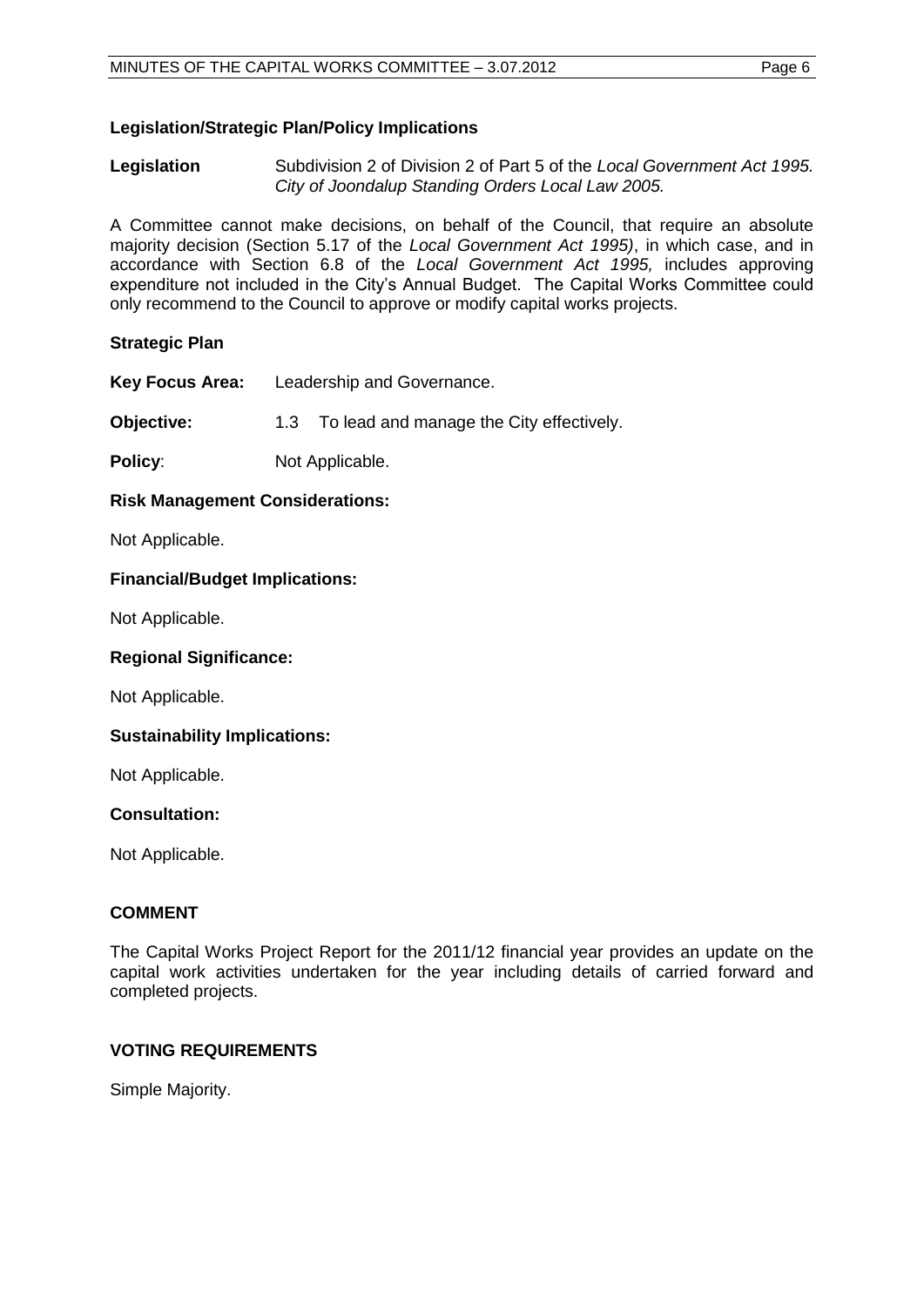#### **RECOMMENDATION**

**MOVED Mayor Pickard, SECONDED Cr Hamilton-Prime that the Capital Works Committee NOTES the report on the Capital Works Projects for 2011/12 forming Attachment 1 to this Report.**

#### The Motion was Put and **CARRIED** (5/0)

**In favour of the Motion:** Cr McLean, Mayor Pickard, Crs Corr, Hamilton-Prime and Taylor.

*Appendix 1 refers*

*To access this Attachment on electronic document, click here[:](Attach1agnCWC030712.pdf) [Attach1agnCWC030712.pdf](file://coj-fluorine/Minutes/minagenda/FINAL/Attachments/Attach1agnCWC030712.pdf)*